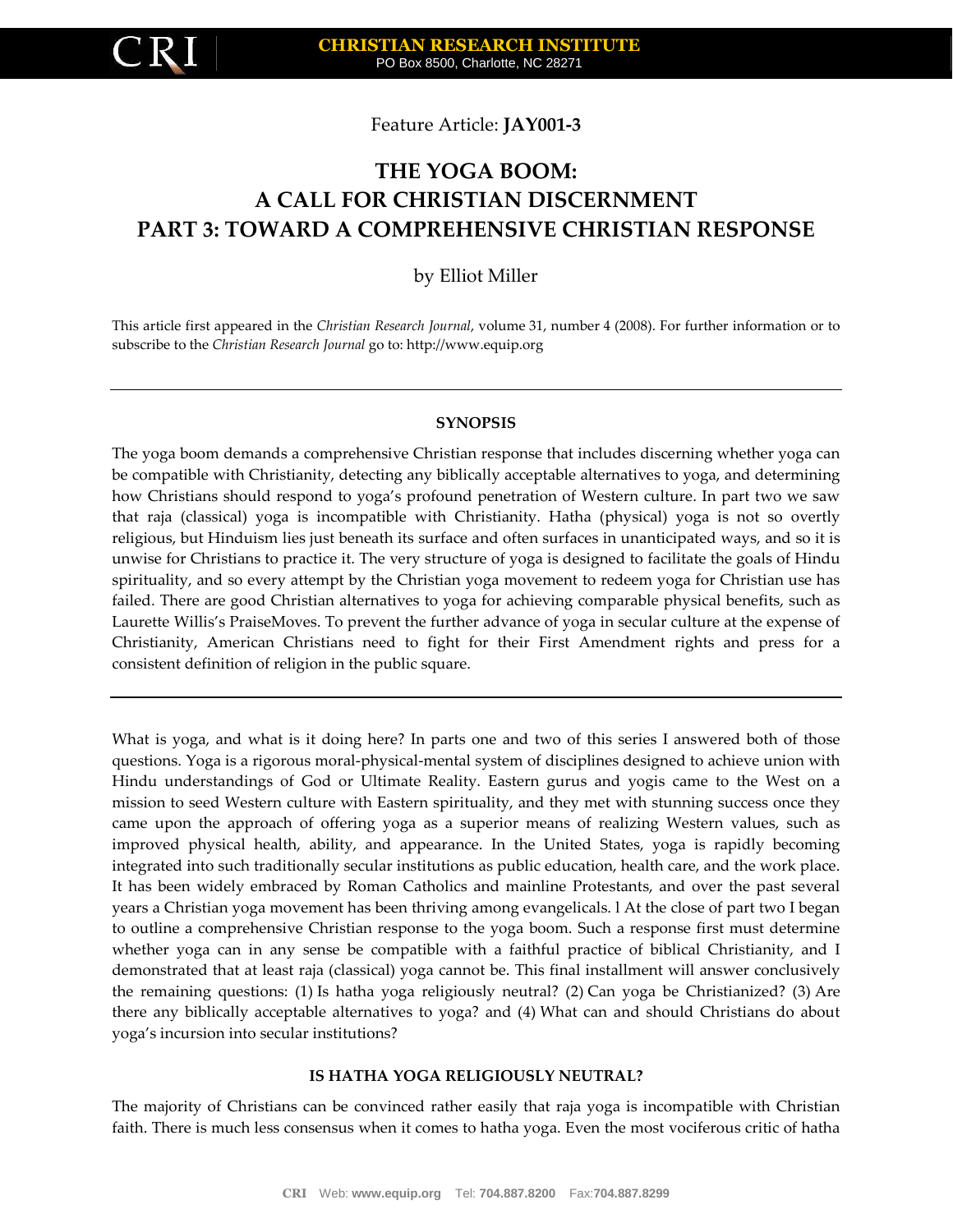yoga hardly can deny that the spiritual harm that comes to a Christian who practices it can sometimes be negligible. No one can deny that yoga imparts physical benefits. Why then bother to make this a discernment issue for Christians? Aren't there more crucial battles for Christian discernment ministries to wage?

To assent that some Christians can practice yoga with little or no spiritual harm is not to assent that all Christians can do so. The reason why yoga looms large as a discernment issue for Christians at this time is because of its pervasive presence and strong appeal in Western culture. If fifty, twenty-five, or even ten percent of Christians would fall into deception and idolatry by practicing yoga, that amounts to a staggering number of spiritual casualties for the body of Christ to sustain. This therefore is not an issue that Christians should gloss over. The Western church really needs to look at the implications of practicing hatha yoga and determine if the spiritual risks involved are worth the physical benefits, especially when alternative forms of stretching exercise are available (see below). Let us look, then, at the reasons for concern and caution.

There are some rather sneaky elements in hatha yoga that help explain why enrolling in the neighborhood yoga class would be a dubious decision for the Christian. First, teachers and students typically greet each other with the Sanskrit *namaste*, which means, "I honor the Divine within you." This is an affirmation of pantheism and therefore a denial of the true God revealed in the Bible. Furthermore, hatha yoga classes typically conclude with "a 10–15 minute relaxation period to relax the body and still the mind."<sup>1</sup> As part of this process students often are given a mantra to repeat in meditation or chanting. Hindu mantras are generally the names of Hindu gods or goddesses. The Christian who thought she (or he) was just concluding her yoga session with a relaxation exercise will be shocked to learn she has invoked a false god and broken the First Commandment. Finally, promoters of raja yoga believe that participation in hatha yoga tends to lead practitioners into raja yoga. I will devote the remainder of this section to explaining my reasons for holding the same view.

# **Stairway to Samadhi**

Once a person begins to practice yoga, even if only assuming its postures, she becomes a part of the yoga world. She now identifies with other practitioners and friendships are likely to develop. Her sympathies will tend to align with the practice and its practitioners. Such psychological developments naturally occur when someone incorporates a discipline into her lifestyle, and objectivity can suffer as a result. Furthermore, there will not always be clear lines or warning signs separating the physical from the spiritual in yoga, and there will be subtle social and psychological pressures to progress further into the discipline (e.g., to move on to doing chants or meditation).

In an article on how "belonging to a community of like-minded souls is essential to the practice," *Yoga Journal* asked author Sara Powers, "Does community require a shared philosophical frame, or can it just evolve within a group of asana [posture] practitioners?" Powers replies:

It can start wherever you enter the path. Asana seems a likely doorway for the larger community because people from all different backgrounds feel safe doing asana—it doesn't ask them to question their underlying beliefs. *But even so, when people enter the path of yoga they begin to change.* Sometimes this makes them feel lonely because no one else they know is watching their breath and becoming more mindful. Sharing these discoveries with family and friends can be alarming.

And that is where sangha [i.e., community] comes in. I always suggest that all new students begin making friends in yoga class to support one another through *the changes that inevitably take place*. (emphases added)<sup>2</sup>

Engaging in practices that have established spiritual purposes within Hinduism or other Eastern religions can easily lead to confusion and a possible embracing of those concepts on some level. For example, one could come to accept the reality of prana (universal life force), since prana is central even to the theory of hatha yoga. Prana implies and is based on pantheism, so now the Christian has elements of conflicting worldviews in her belief system. Belief in prana would make the concept of chakras (psychic centers in the body) seem much more reasonable, and from there kundalini would not be a large leap. Suddenly, she is a Christian-Hindu syncretist<sup>3</sup> at best.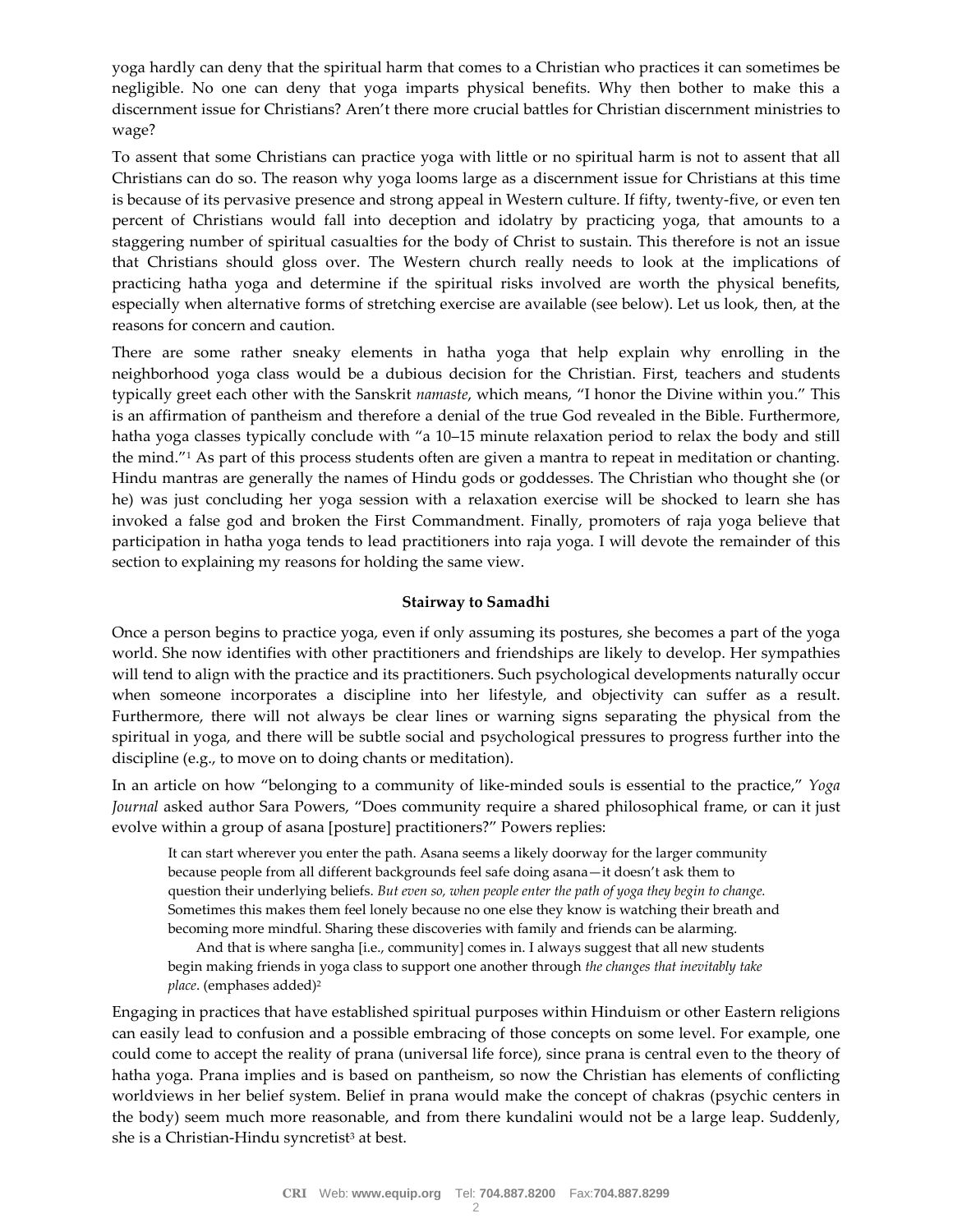Recall the words of Svatmarama cited in part one, who introduced his classic text on hatha yoga by describing it as a staircase that will enable the blind masses to ascend to the high pinnacle of raja yoga.<sup>4</sup> One who practices yoga is participating in a system that deliberately was designed to lead participants ultimately to samadhi or union with Brahman, the Hindu deity. When dealing with a practice that is potentially idolatrous, should the Christian have the confidence that she will be able to avoid those elements? How can she be sure that she will always be able to recognize them? Won't there be times when her guard will be down and she won't realize what she's getting into?

Even if the Christian is confident she can avoid moving into raja yoga, does she really want by practicing yoga to send the message that yoga is OK to weaker Christians and nonbelievers? They could be drawn through practicing hatha yoga into the Eastern spirituality that underlies it, even if she is not. This, of course, would violate the principle of love that should lead a Christian to sacrifice something she herself could do without sin if it would tempt a weaker brother or sister to sin (see Rom. 14).

The magazine *Body and Soul* expressed similar optimism that the practice of hatha yoga eventually draws the practitioner into the spiritual heart of yoga:

Operating on the theory that an open body leads to an open heart, yoga starts with a renewal of the body and leads to a rejuvenation of the spirit. The three main aspects of yoga practice—postures, or poses (*asanas*), breath control (*pranayama*), and meditation—make up a gradual focusing inward, body to mind, toward stillness and serenity. According to yoga philosophy, the alteration of purely physical habits—your body awareness, the way you move and breathe—will naturally alter the way you use your mind."<sup>5</sup>

## **The Spiritual Basis of Asana and Pranayama**

As we saw in part one, the first goal of yoga practice is to still the mind so as to free it from its captivity to the three gunas. Everything in yoga, therefore, including the postures and the breathing exercises, is calculated to "alter the way you use your mind." The goal is to make the mind more conducive to meditation, altered states of consciousness, mystical experiences, and Eastern philosophy.

According to *Yoga Journal*, if you are practicing hatha yoga you are already practicing meditation in its beginning stages:

You may already feel a sense of peace from your yoga practice. You may feel that you've already attained some of the other meditation benefits described above. There's a good reason for this: In Buddhist terms, asanas are their own type of meditation; to perform difficult postures, you have to focus awareness on your body and breath and relax into the pose. Being mindful of your body as you occupy it is a classic technique prescribed by the Buddha.

In classical yoga, too, meditation and postures go hand-in-hand. "It's actually the same thing," says [yoga scholar Stephen] Cope. "With postures, you're also training equanimity [composure], and you're training the mind to become focused. You're using the body as the object of that focus.

"You're also training awareness," he adds. "You're conditioning the mind to scan to see how things shift, to see the ebb and flow of energy in the subtle body. These are the same skills we're training in meditation."<sup>6</sup>

The postures of yoga are not religiously neutral. All of the classic asanas have spiritual significance. For example, as one journalist reports,

The sun salutation, perhaps the best-known series of asanas, or postures, of hatha yoga—the type most commonly practiced in America—is literally a Hindu ritual.

"Sun salutation was never a hatha yoga tradition," said Subhas Rampersaud Tiwari, professor of yoga philosophy and meditation at Hindu University of America in Orlando, Fla. "It is a whole series of ritual appreciations to the sun, being thankful for that source of energy."

To think of it as a mere physical movement is tantamount to "saying that baptism is just an underwater exercise," said Swami Param of the Classical Yoga Hindu Academy and Dharma Yoga Ashram in Manahawkin, N.J.<sup>7</sup>

It is likewise impossible to get involved with pranayama practice without getting involved substantially—not just indirectly—with Hinduism. Richard Rosen, author of *The Yoga of Breath: A Step-by-*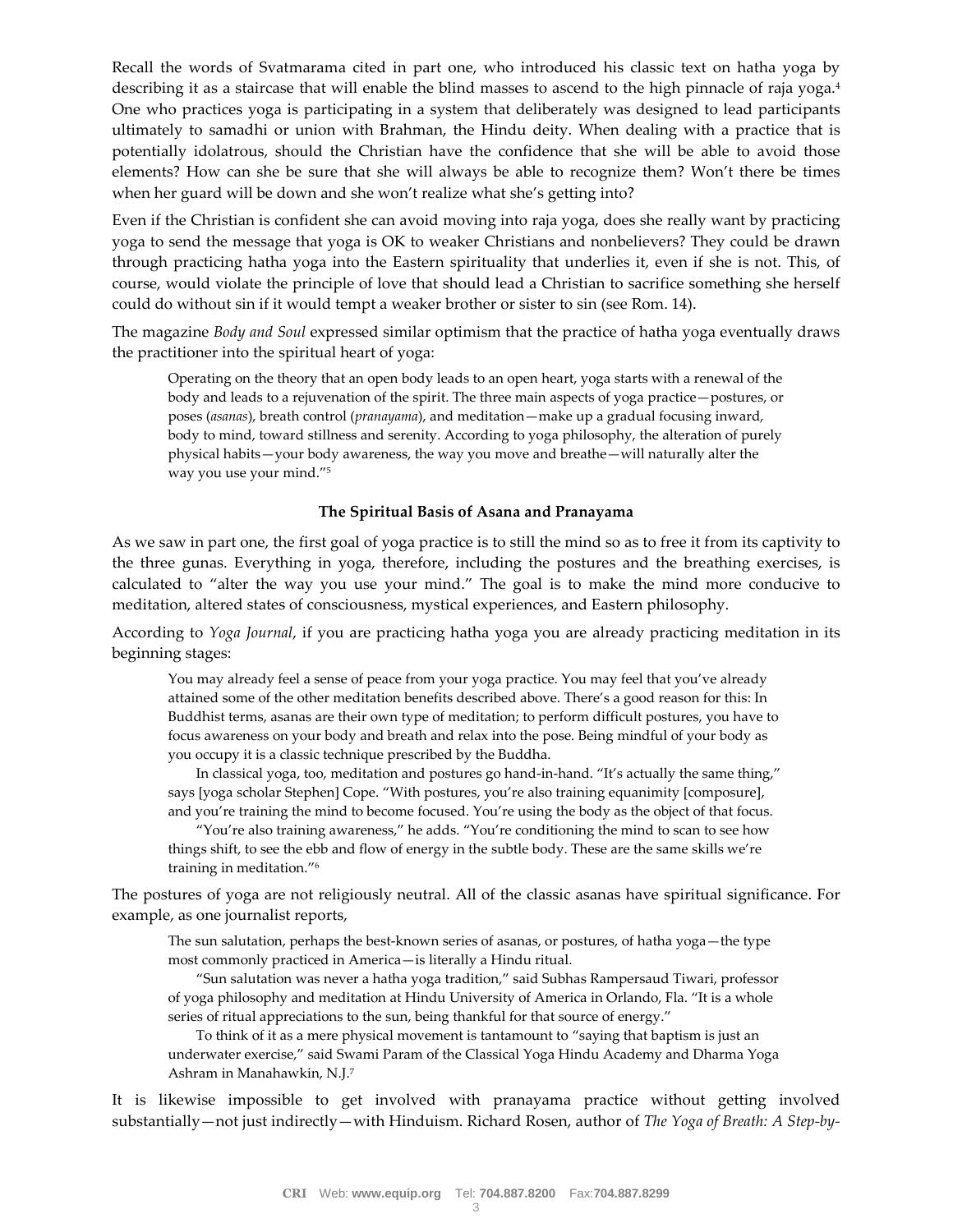*Step Guide to Pranayama*, explains that the word *pranayama* combines two Sanskrit words, *prana* and *ayama*: "Prana is the universal life force, a creative power or intelligence that drives everything and everyone along. Often it's translated as breath, but that's an oversimplification—breath is only one of the many manifestations of prana. *Ayama* literally means to 'expand and restrain.' Pranayama is literally the expansion and restraint of the life force."<sup>8</sup> Rosen added that "with all our emphasis on asana, it's easy to imagine that it's the central practice of Hatha Yoga, but it's not. Asana is essentially a preparation for pranayama—a means to purify and ripen the body-mind for breathing and meditation."<sup>9</sup>

As we also saw in part one, the second goal of yoga is to control the flow of prana through the body, so as to raise the kundalini and achieve enlightenment. Pranayama is about achieving this goal: the expansion and restraint of the life force, as Rosen described it. It's not primarily being done for health reasons, but for a spiritual purpose. Since, as Rosen puts it, "Hatha Yoga consists of two 'wings,' asana and pranayama,"<sup>10</sup> it is impossible to participate legitimately in hatha yoga without getting involved with trying to manipulate this universal life force, which is really just another way of describing the Hindu conception of God (Brahman).

It is true that in recent years the yoga boom has produced extremely watered-down versions of yoga that usually are taught and practiced in gyms or fitness centers rather than in yoga studios and include only asanas and not pranayama, meditation, or chanting. It is debatable whether these exercise regimens, such as Beth Shaw's YogaFit, can truly be called yoga at all.<sup>11</sup> The spiritual risk in participating in these forms of "yoga" may come more from the vanity of pursuing perfect abs or buns of steel than from their extremely loose and distant association with Hinduism. Some of the cautions against a Christian participating in yoga elaborated above would still apply, however, such as the tendency to psychologically identify with the world of yoga once one begins to practice it and the pressure to progress further into the discipline.

# **Truth in Advertising: "Come Study Hinduism"**

As we have seen, many yoga teachers and advocates deliberately cover up the spiritual nature of yoga in order to extend its influence in secular culture, but, on the other hand, there is no shortage of yoga teachers and authorities who openly proclaim it. "'Why be covert?'" Swami Param asks. "Participants should be invited upfront to 'come study Hinduism,' which is what they're doing when learning hatha yoga."<sup>12</sup>

Sannyasin Arumugaswami, managing editor of *Hinduism Today*, is refreshingly frank about the subject. As reported by Knight Ridder News Service, he offers astute observations that Christian practitioners of yoga should not overlook: "Hinduism is the soul of yoga 'based as it is on Hindu Scripture and developed by Hindu sages. Yoga opens up new and more refined states of mind, and to understand them one needs to believe in and understand the Hindu way of looking at God....A Christian trying to adapt these practices will likely disrupt their own Christian beliefs.'"<sup>13</sup>

## **CAN YOGA BE CHRISTIANIZED?**

Susan Bordenkircher, Brooke Boon, and other promoters of "Christian" yoga believe that their approach to yoga is the exception to the rule that Arumugaswami describes. As CRI's research specialist in Eastern religions for over three decades, I beg to differ. If yoga is inherently unchristian, then no effort to Christianize it can ultimately succeed. Indeed, I noticed several elements in Christian yoga that are properly Hindu and not Christian.

For example, Boon writes, "God calls us to be bold in our walks but reminds us that we are strengthened most when we surrender. Manifesting that principle in our bodies through the physical postures helps us to manifest it in our spiritual and emotional bodies as well."<sup>14</sup> The idea that human beings have additional bodies besides the physical is foreign to Christianity (the soul is not a "body"), but an important feature in yoga as well as Western occult theory. If you doubt this, simply type "emotional body spiritual body" into the Google search engine on the Internet. Every result will pertain to yoga or occultism.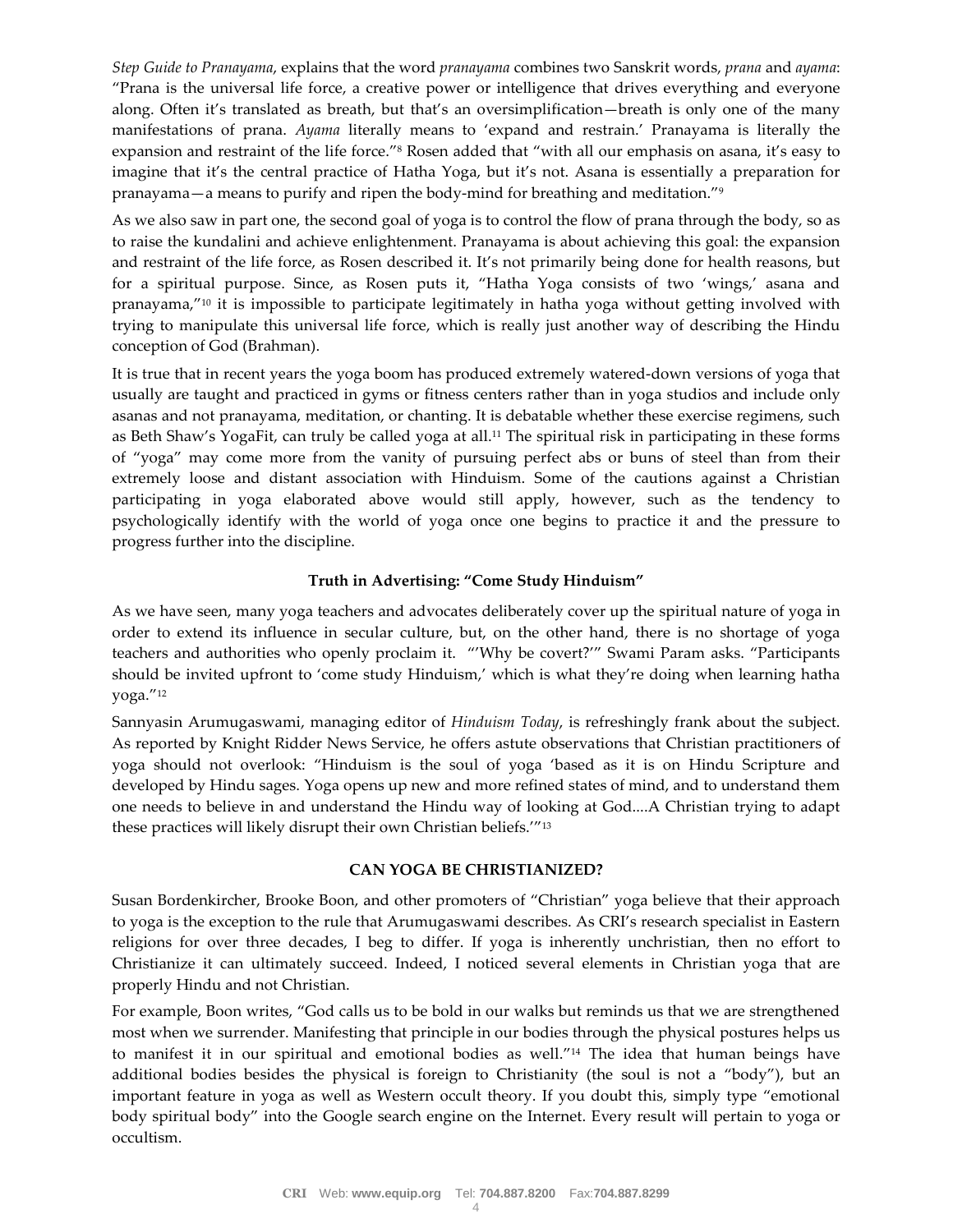A more troubling example of this occurs after Boon lists the "eight steps of classical yoga" as taught by Patanjali, with the eighth being "absorption—the realization of the essential nature of the self."<sup>15</sup> She proceeds to affirm that "yoga is a system of techniques that can be used for a number of goals, from simply managing stress better, learning to relax, and increasing flexibility all the way to becoming more self-aware and acquiring the deepest knowledge of one's own self in Christ."<sup>16</sup>

As this series has made quite clear, knowledge of one's true self is the ultimate goal of classical yoga, as it is in all gnostic systems; but when has it ever been a goal of Christian spirituality? Can Boon "baptize" this yogic quest for self-knowledge by inserting the words "in Christ" or by adding, as she goes on to do, "while consciously seeking a deeper relationship with the Lord Jesus Christ"?<sup>17</sup> Adding Christ into the equation does not make the pursuit of self-knowledge in "Holy Yoga" any more of a Christian practice than adding sprouts to a greasy hamburger makes it health food.

Hindu influence on teachers of Christian yoga is also evident when they transfer the yoga concept of *bodymind*, which is based in pantheism, into Christianity, where it has no basis. In classical yoga this doctrine means that the body and mind compose one substantial entity (see part one). Because of this teaching, not only are the postures of yoga created for the end result of mind control, but it is also believed that the mind or soul cannot reach its potential if the body is beset with weakness. For this reason B. K. S. Iyengar said, when asked by a reporter about his daily five-hour yoga practice at age eighty-six, "My friend, if the body collapses, the mind cannot hold on…I am doing with sheer will power to maintain both body and mind."<sup>18</sup> Sri K. Pattabhi Jois likewise emphasizes that it is not possible to master the first two limbs of yoga (moral restraint and religious observance) "when the body and sense organs are weak and haunted by obstacles.…A person must first take up daily asana practice to make the body strong and healthy….With the body and sense organs thus stabilized, the mind can be steady and controlled."<sup>19</sup>

We find this same emphasis on bodymind (or bodyspirit, as pioneering Christian yogi Nancy Roth calls it) in Christian yoga teachings. Bordenkircher writes:

As your range of motion decreases, your ability and desire to do certain tasks will likely be affected. Your attitude may be negatively affected. As your weight increases (as is the case for most of us who don't exercise), your relationships may even suffer as you struggle with self-image and esteem.

Ultimately…the pain and discomfort you may feel in your skin can be the cause of division between you and God. How are you to share the love of Jesus, the peace of God, and the freedom you have through salvation if all you feel is uncomfortable and cranky? Do you exhibit freedom in Christ if you are bound by the limitations and inabilities of your out-of-tune body? If you represent Jesus to the world, what kind of message are you sending: one of brokenness or one of healing?<sup>20</sup>

Bordenkircher is speaking in terms of Christian values and so she no doubt thinks she escapes the influences of Hinduism. What she is teaching, however, is something she likely picked up in a yoga environment, certainly not from a contextual study of the Bible. The Bible does teach that our bodies and souls are interdependent and form a whole and that Christians are temples of the Holy Spirit. It does follow from this that we need to take care of our bodies. It also is true that when our bodies are in poor shape or health it can be more difficult to walk in the Spirit and to serve the Lord effectively. It is not true, however, that our moral decisions are determined by our bodily condition or that Christian sanctification flows from, or depends on, a sound body.

What Bordenkircher is teaching can be refuted in three words: Joni Eareckson Tada. Has not God been glorified over the past four decades as this quadriplegic woman radiates the love, joy, and strength of Christ through the "limitations and inabilities" of her body? Is not the glorification of God the chief end of the Christian life? God refused to remove Paul's "thorn in the flesh" (2 Cor. 12:7–8),<sup>21</sup> which many Bible scholars believe was a bodily condition (cf. Gal. 3:14–15), for the express reason that "'my grace is sufficient for you, for [My] power is perfected in [your] weakness'" (2 Cor. 12:9). "Therefore," Paul said, "I am well content with weaknesses…for Christ's sake, for when I am weak, then I am strong" (v. 10). Christians are called to be spiritually victorious regardless of the condition of their bodies, and they can do it because the yoga doctrine of bodymind is not true.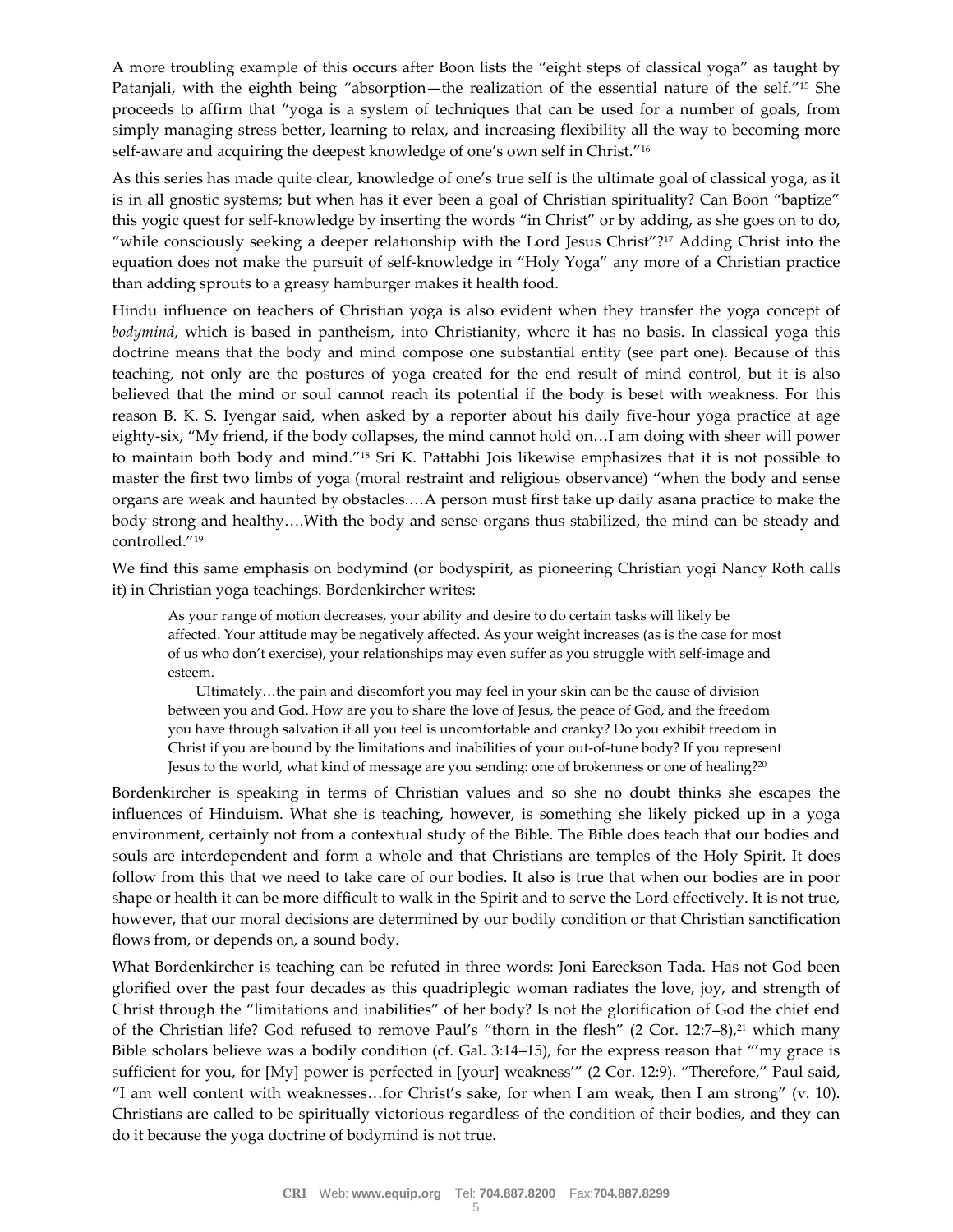## **Christian-Hindu Syncretism: Improving on God's Plan?**

Bordenkircher proceeds to make her position clear: "I contend that there is no practice like yoga for integrating the mind and body in unity."<sup>22</sup> Are we to infer from this that what God provided in Scripture is inferior to what Indian sages provided in yoga? She would no doubt reply *no*, but what else are we to think when she adds that "what makes the practice unique is the correlation of the mind with the body in order to create health on the inside as well as the outside. To put it simply, the key is the breath. Your breath determines your movement and at the same time acts as the catalyst for a perspective change, a focus shift that results from the stillness and quiet. Add to this an intention for Christ-centered worship, and you have a recipe for wholeness."<sup>23</sup>

Boon makes similar claims: "Yoga can be thought of as a philosophy. It's the idea that by bringing a union of focus between mind and body, while simultaneously making the mind and body stronger and more flexible, we become more authentic people, able to hear God and experience Him in previously impossible ways."<sup>24</sup>

According to its leading promoters, then, Christian yoga unifies the Christian's inner self and thus promotes spiritual growth, something Christian sanctification is supposed to produce. If this is so, it is fair to ask why yoga originates in Eastern religion and is absent in the Bible. Roth, Bordenkircher, and Boon are trying to infuse Hindu concepts and disciplines with Christian meaning. By doing so, they are unmistakably implying that Hindu religious structures are valid, and by merging them with Christian content they not only improve on Hinduism, but also on Christianity. This is religious syncretism, pure and simple.

# **The Myth of a Pristine, Pre-Hindu Yoga**

To argue that yoga predates Hinduism and therefore is spiritually safe is not tenable, for the following reasons:

- 1. What makes the promoters of Christian yoga think that pre-Hindu yoga was spiritually safe? The fundamental reason why mixing Hinduism with Christianity is objectionable is because Hinduism is a pagan religion, but so was the Stone Age shamanism practiced in the Indus Valley 5,000 years ago. This argument therefore makes a distinction without a difference.
- 2. The word "yoga" needs to be more carefully defined, as it is being conveniently subjected to gross equivocation. All we really know about "yoga" in India 5,000 years ago is based on stone seals that depict figures sitting cross-legged in what is presumed to be meditation. We cannot categorically separate this Stone Age shamanic culture from Hinduism, since Hinduism evolved out of it and other indigenous sources. We infer from these figures that yoga existed, but what actually existed besides meditation? There is no evidence that raja or ashtanga yoga, with its eight limbs, existed prior to the second century BC or thereabouts, when Patanjali set it forth in his Yoga Sutras. The stretch postures that Westerners tend to think define yoga do not appear until around the fifteenth century AD in the Hatha Yoga Pradipika. It is therefore meaningless to say that yoga predated Hinduism because what *we* mean by "yoga" clearly developed in a Hindu context.
- 3. Even if original yoga could be demonstrated to be non-Hindu, Boon explicitly says that Holy Yoga is based on hatha yoga and bhakti yoga,<sup>25</sup> both of which originated in a mature Hinduism.

Boon laments that "Satan has been so effective in co-opting yoga for himself and making Christians scared of it."<sup>26</sup> Oh? Does he also co-opt voodoo, channeling, astrology, LSD, and idol worship? Some practices are inherently idolatrous, occult, and/or spiritually dangerous.

There has rarely been a religious practice that was developed with more rigorous, systematic precision to accomplish the goals that flow from that religion than yoga. As we saw clearly in part one, the whole elaborate, eight-limbed practice of yoga is designed for the purpose of quieting all thoughts so that the practitioner no longer identifies with his (or her) temporal, phenomenal ego and consciously can unite with his supposedly eternal, divine Self. As someone who has experienced this in his pre-Christian past I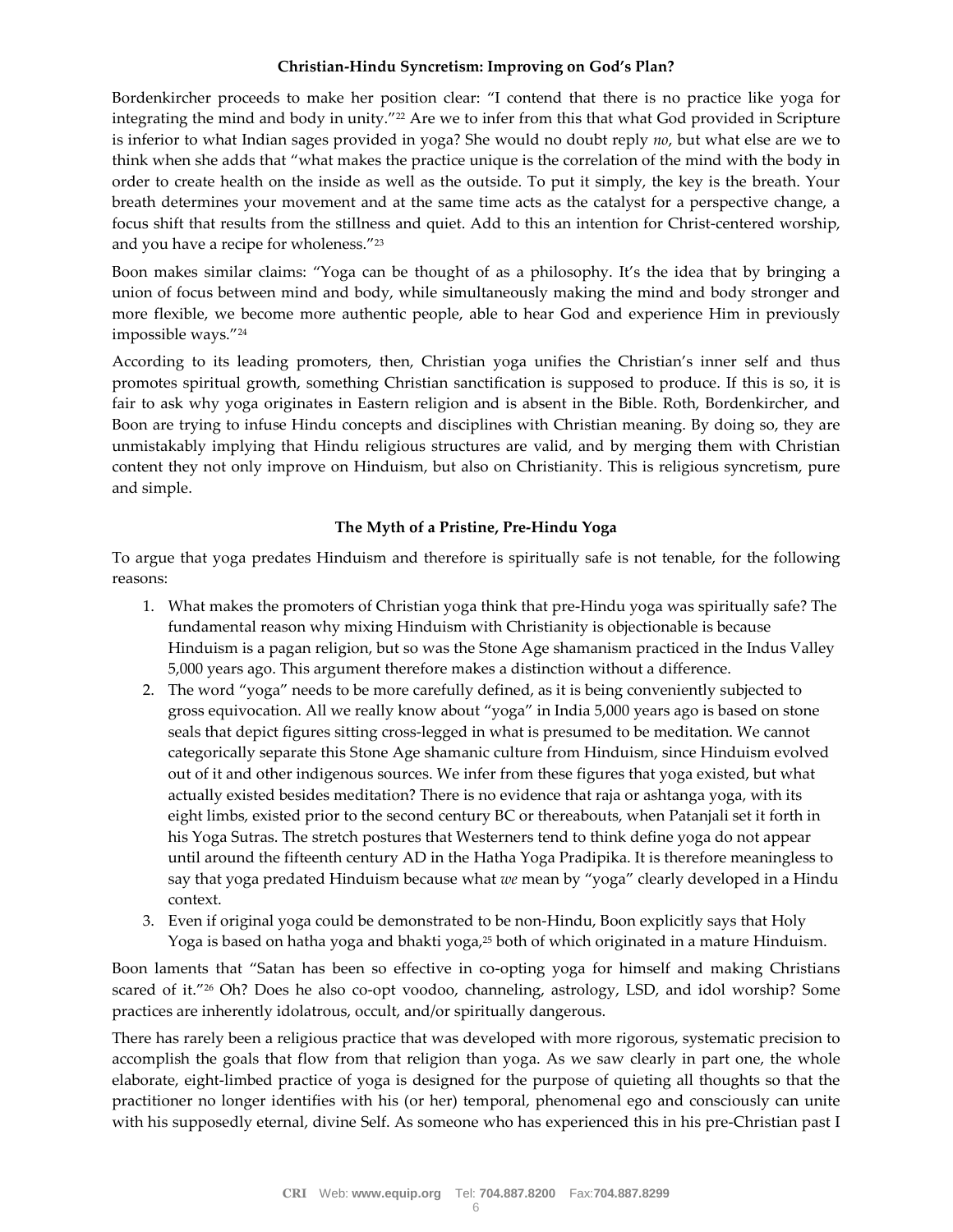can join my testimony to those of thousands of others who maintain that *the practice itself* produces the experience of "cosmic consciousness," the sense of oneness with the Universe, a new openness to spirit contact, and psychic phenomena.

Altered states of consciousness are the means through which unregenerate people have spiritual experiences, and since these experiences are not through the mediation of Jesus Christ, from the Christian perspective, whatever is being experienced is not the Holy Spirit. Christians, on the other hand, are indwelt by the Holy Spirit and do not need to go "out of their minds" to experience God. They are already in a relationship with Him and if they draw near to Him by faith they will find that He draws near to them (James 4:8; cf. Gal. 3:2).

To argue, therefore, as Boon does,<sup>27</sup> that yoga is a universal practice that is no more exclusively Hindu than prayer is exclusively Christian ignores the critical differences between the two. It is no accident that yoga arose in one specific culture and then spread across the world from there, whereas prayer spontaneously appears in virtually all human cultures throughout history. Prayer is simply talking to God or whatever "higher power" one believes in; yoga is a system of disciplines designed by worlddenying (ascetic) mystics to escape maya (illusion) and achieve gnosis (mystical knowledge of their own divinity).

## **Is It Good to "Get Out of Our Heads"?**

Boon maintains that "Holy Yoga helps us pray by teaching us to cultivate a quiet heart and mind. As Thomas Ryan put it, 'It invites cerebral Western world people to "get out of their heads."' This is crucial in helping us master one of the most important yet neglected aspects of prayer—listening. We cannot hear God speaking to our hearts if our minds are cluttered with requests, worries, and complaints."<sup>28</sup>

Boon says, "Like all of yoga, the practice of meditation is a gift of God that others have co-opted for their uses and to suit their own ends.…Meditation is an exercise in contemplation. It is a silent or contemplative form of prayer in which we focus on God, a specific attribute of God, or a passage of Scripture. We think, pray, then allow our hearts and minds to be open to hearing God's voice in the silence."<sup>29</sup>

Boon is profoundly confused on the subject of meditation, and, unfortunately, she is spreading her confusion around. Part of her definition of Christian meditation is correct. It is an active mental process that involves reflecting on the attributes, works, and words of God, but she has bent the definition to include elements of Eastern meditation. She prescribes yogic techniques such as focusing on one's breathing or visualizing an idyllic scene, a picture of the cross or of Jesus, or a candle. "The idea is to hold that visual in your mind as a point of focus to bring back your attention when your thoughts have wandered," she says.<sup>30</sup> She endorses the repetition of words as "another means of clearing the mind of distractions, calming the body, and attempting a complete heart-mind-body connection with God."<sup>31</sup> These are the exact techniques that Eastern gurus such as the late Maharishi Mahesh Yogi of Transcendental Mediation have always taught their disciples as a means of quieting the mind and dealing with distractions.

This merging of two utterly distinct practices is what breeds the confusion. Christian meditation more likely would accompany Bible study than prayer. There is indeed a place for listening in Christian devotions, but it is commonly considered a component of prayer and is not properly called meditation. Boon is right that at times we need to quiet our anxious thoughts and listen to God, but this is an art that Christians have cultivated throughout church history through the sustained *practice* of prayer. An Eastern discipline designed to empty the mind of *all* thought is neither necessary nor helpful to Christian prayer.

Mental disciplines such as those practiced in Eastern meditation are spiritually dangerous even when practiced by Christians—even when they are trying to keep their minds on God, which is hard to do anyway when one is focusing on an activity such as breathing or on an object such as a candle. Mentally focusing on activities or objects until the very concepts of them fade away, which is the standard objective of Eastern meditation, creates a mental void that gives the Devil an opening to influence one's thoughts.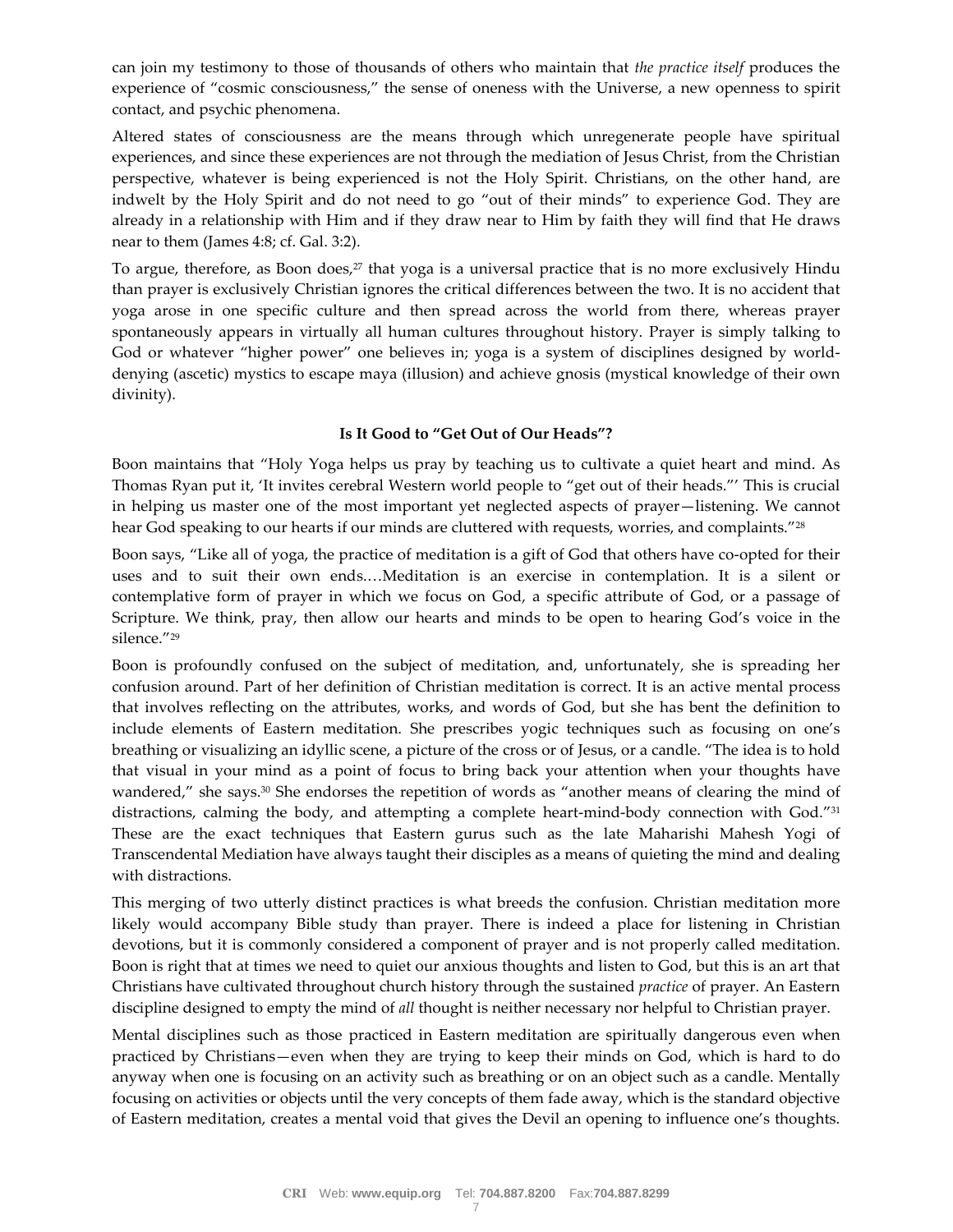This is one reason why God's Word never instructs us to use yogic techniques to hear His voice. Again, *such mind-altering techniques are not necessary for someone in whom His Spirit dwells.*

Boon's endorsement of Eastern methods of meditation may stem from something else she has uncritically absorbed from her background in yoga: an exaltation of experience and intuition at the expense of Scripture and reason. She writes that

so much of God is a mystery, existing outside of anything we can understand. People throughout history have devised ways to delve into that mystery, to try to experience it even if they could not grasp it. Instinctually, people have known that there are ways to experience God that defy logic and reason.

We value our minds above all else. If we can think it and know it intellectually, then it must exist. But we have to remind ourselves that God exists far outside this capacity to think. That's why disciplines such as prayer, fasting, and meditation have been developed over the centuries by devoted Christ followers. They take us beyond what we can think into a realm of experience that is of the heart and body and soul. These disciplines draw us closer to God through means that are more mysterious than simply reading the Bible or praying.<sup>32</sup>

Does much of God exist beyond our ability to understand? Yes. Does that mean we leave our understanding behind and trust our feelings to experience God more? No! Boon's prose here contains a subtle denigrating of Bible study and prayer, yet these are the most critical means we have at our disposal to know and experience God. Unlike the God of yoga, who exists beyond the dualities of logic and morality, the God of the Bible is rational and volitional as well as capable of feeling. He created us in His image and He expects us to employ all of our faculties whenever we approach Him. Boon was right to quote Mark 12:30 at the beginning of her book, but she needs to meditate on the fact that Jesus tells us to worship God not only with all of our heart, soul, and strength, but also with all of our mind.

#### **Presuming to Be Teachers**

I am taking Boon and Bordenkircher to task for promoting serious error in the body of Christ, but I don't want to convey that they are necessarily wolves in sheep's clothing. They both may be committed Christian women who sincerely believe that they are bringing glory to God and doing a service to His people. The kind of error they are perpetrating is the kind in which any Christian could become ensnared if she (or he) launches into a ministry based on her enthusiasm for some activity before properly submitting it to scrutiny by the body of Christ. Boon is aware of CRI, as she quotes twice from Hank Hanegraaff's *The Prayer of Jesus*. It's too bad she (apparently) didn't consult with a qualified discernment ministry before going public with Holy Yoga, and it's too bad that neither did Bordenkircher, or their publishers.

Boon admits, "I am not a theologian, a pastor, an elder, or even a seminary student.…I'm still learning about Christ as well as about yoga. I hope we can be on this learning journey together."<sup>33</sup> Why then did she take a practice that is extremely controversial and launch a public ministry promoting it just a few years after her conversion? Since yoga is a spiritual practice, yoga teachers naturally assume the role of guru or teacher, especially if they go beyond teaching asanas and expound on spiritual matters, which Christian yoga teachers do. Boone and Bordenkircher are teaching on Christian doctrine, practice, and the spiritual life, despite Scripture's warning, "Not many of you should presume to be teachers, my brothers, because you know that we who teach will be judged more strictly" (James 3:1 NIV).

Not only that—they are proposing a revolutionary approach to spirituality. As we have seen, what they call "body worship" cannot be substantiated from Scripture. The most they can cite to back such teaching are a few isolated teachers within church history, and that largely from the medieval Catholic mystical period. They do not seem to realize that much of the medieval mystical tradition, including the book *Cloud of Unknowing*, on which Roth relies,<sup>34</sup> was heavily influenced by Pseudo-Dionysius the Areopagite, whose sixth-century A.D. writings were infused with the pantheistic Greek philosophy known as Neo-Platonism. Much of Christian mysticism is suspect from an evangelical, biblical perspective, yet Christian yoga authors turn to it again and again to substantiate the Christian nature of their approach to yoga.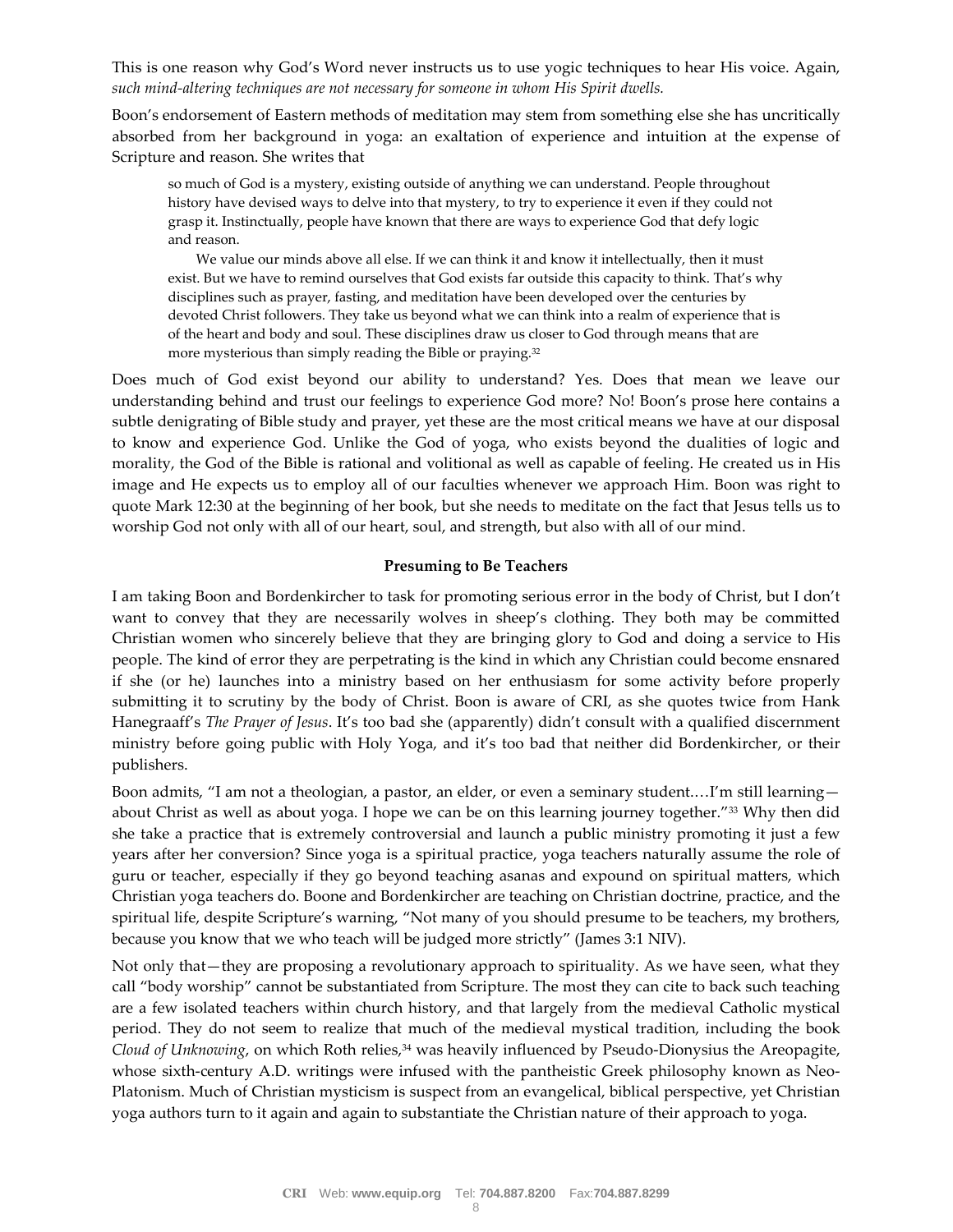Bordenkircher and Boon took Roth's interfaith experiments and the dubious sources she cites, combined those with their own subjective experience of mixing yoga with Christian worship and what they felt the Lord was showing them through it, and launched an international movement. How does the body of Christ respond? In Bordenkircher's case, a respectable evangelical publisher, W Publishing Group, publishes her book, and Max Lucado writes an endorsement! In the postmodern, religiously pluralistic culture in which Christians now live, the need for discernment is at an all-time high, yet the exercise of discernment evident in the church seems to be at an all-time low.

## **AN INFORMED CHRISTIAN RESPONSE**

The yoga boom is a Trojan horse in which Eastern religion has infiltrated Western secular culture largely under the pretext of a physical exercise regime. Now firmly established, it is working to transform Western society into a postsecular, mystical culture. Furthermore, the Christian subculture is not off limits to the advances of yoga, and its successes on that front have also been stunning. There are many other Eastern and occult spiritual influences besides yoga contributing to this cultural change, but yoga is an essential element and far and away the most influential, as the numbers of its followers and its establishment within the institutions of secular culture indicate.

Will the West one day look like the East? No, there are too many cultural differences for that to occur. Will it look substantially different than it did as a secular culture and previously as a Christian culture? It already does, and it will do so more as the yoga leaven continues to spread.

So far, most Christians have blithely sat by as this invasion has advanced, and if they have done anything at all, it has been to raise the white flag and join the yoga movement themselves. The Christian community needs to wake up and meet this enormous challenge with a measured, thoughtful, and biblically consistent response.

# **Finding Biblically Acceptable Alternatives**

Despite potential negative physical and psychological effects that were noted in part two, it can hardly be denied that yoga has many physical benefits. It also should be acknowledged that it can be challenging to find the same benefits through some other means. It is not a yearning for apostasy or idolatry that has attracted many Christians to hatha yoga; but if Christians are going to wage a successful counteroffensive to this Hindu missionary thrust in the West, they need to start with themselves and stop practicing yoga. This can be done without giving up the physical benefits of stretch exercises.

There is an intriguing Christian alternative to yoga developed by former yoga teacher/New Ager Laurette Willis, who converted to Christ in 1987. She recalls that in 2001, after working out with a popular exercise diva, she thought, "Wouldn't it be great if there were a kinder, gentler form of exercise without all this jumping around…gentle stretches and strengthening exercises, sort of like yoga, but without the Hindu and New Age influence…?" She proceeded to conceive of "a form of exercise that would move us physically to better health and flexibility while moving us spiritually to praise the Lord…PraiseMoves!" (ellipses in original)<sup>35</sup>

PraiseMoves is designed to approximate all of the benefits associated with yoga, including relaxation and reduction of stress, within a consistently Christian context. I have thoroughly examined PraiseMoves and find nothing spiritually dangerous about it. Its deep-breathing exercises do not resemble any of the spiritually troubling pranayama exercises I have witnessed and researched. Its "Walkin' Wisdom Warmup" exercises, during which scriptural affirmations or promises are repeated, bear no resemblance to yoga. Its postures all have biblical themes. Some of them are similar to yoga postures ("I've discovered there's not an *infinite* number of ways the human body can move," says Willis<sup>36</sup>), while others are of her own creation, such as the twenty-two that correspond to the Hebrew alphabet. She has not used any traditional yoga postures or gestures that have clear-cut associations with Hinduism, such as the "praying hands" gesture. Her concluding relaxation and meditation time involves laying on one's back and consciously relaxing each part of one's body and then meditating on one or more of the Scriptures that were recited earlier. It does not involve the yogic meditation techniques employed in Christian yoga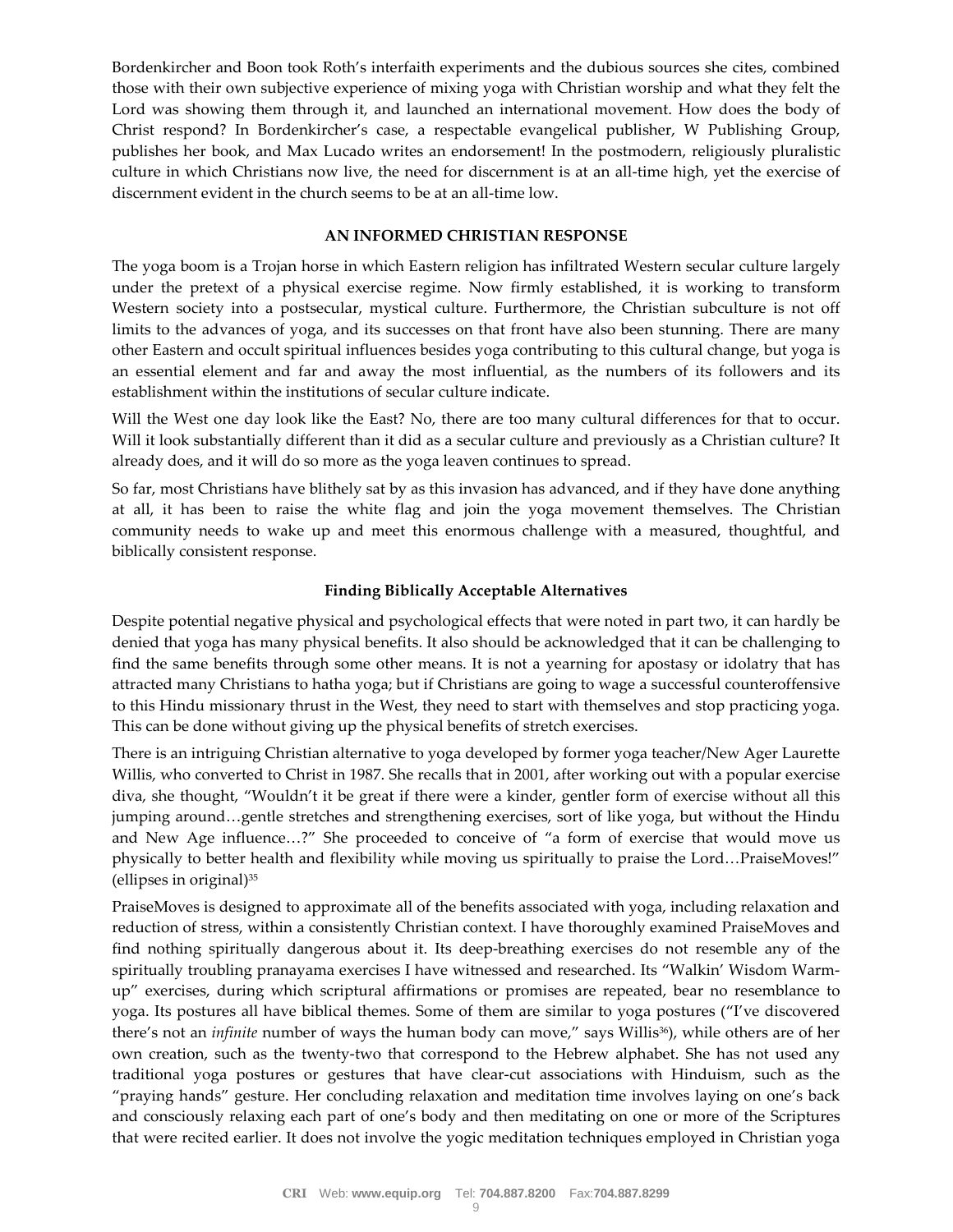such as repeating a word or focusing on an object. The participant is finally encouraged to "fellowship with the Lord. If you have any cares, unconfessed sin, or unforgiveness, now is a good time to get rid of them. Rest in His presence and let Him love you."<sup>37</sup> The only potential snare I can foresee in PraiseMoves would be if the Christian considered its devotional aspects to be sufficient for, rather than supplemental to, her daily devotions.

Some Christians will not be interested in the complete physical and spiritual package that PraiseMoves offers—they will merely be looking for good stretch exercises. Christian Research Journal contributor Marcia Montenegro cites one such alternative to yoga on her Web site.<sup>38</sup> There are additional alternatives to yoga that do not have Eastern religious or occult connections, including Pilates (when not mixed with yoga), but I am not qualified to speak to their physical efficacy or safety and the interested person should consult with her doctor and do her own research.

# **Removing Yoga from Public Institutions**

Getting yoga established in the public school system has been the most strategic front in this spiritual invasion. As we have seen, it has already achieved breathtaking success.

Here's the problem with the defense of yoga's presence in the public schools that the American Yoga Association (AYA; see part two) offers: *the way religion is being defined lets Eastern pantheistic religions into the schools but keeps Western theistic religions out*. If one were to examine any college textbook on world religions, one would find chapters on Hinduism, Buddhism, and Taoism included along with Christianity, Judaism, and Islam. One would also find yoga mentioned as a system of salvation developed within Hinduism and utilized in other Eastern religions as well.

It is the height of ignorance or else deliberate deception for the AYA to argue that yoga is not religious because "the core of Yoga's philosophy is that everything is supplied from within the individual. Thus, there is no dependence on an external figure, either in the sense of a person or god figure, or a religious organization."<sup>39</sup> As we saw in part one's examination of the philosophy behind yoga, God is believed to be within the individual, who alone can work out his (or her) own bad karma—it is strictly an autosoteric (i.e., salvation by self effort) system. So, yes, he would look within and not depend on anyone—but what is the yogi looking within and depending on himself for? Salvation! He is seeking salvation from the wheel of rebirth—a decidedly religious concept—and he is seeking union (remember that yoga *means* union) with *God*.

In all probability, if students were taught to use PraiseMoves instead of yoga, similar beneficial effects would be observed and quantified as have been with yoga. But because PraiseMoves includes references to God, Bible verses, and prayer, it would never be allowed in the public schools.

PraiseMoves' offense would boil down to being an *exoteric* expression of faith; that is, being open and honest about its religious character. Eastern mysticism, on the other hand, is by its very nature *esoteric*; that is, it is secretive about its true nature. Exoteric faiths provide creeds or statements about God and salvation that adherents must *believe and confess*, whereas esoteric faiths provide rites of initiation and methods for achieving the mystical realization of one's own divinity that adherents must *experience*.

Esoteric traditions typically employ code words so that only initiates will recognize the religious beliefs, practices, and experiences that they reference. Calling meditation "time in" and pranayama "bunny breathing," as the Yoga Ed. program is doing in schools across the country (see part two), does not in any way eliminate the spiritual purpose and effects of these historically religious practices—nor does any psychological, behavioral, or physical benefits the practices may yield in addition to their spiritual effects.

Imagine if Laurette Willis or one of her certified PraiseMoves instructors argued that the religious elements in PraiseMoves should be overlooked due to its many beneficial physical and psychological effects on children. That argument would be laughed out of the schools and the courtroom, as should the same kind of argument that is now being *accepted* on behalf of yoga. It seems that school administrators and teachers are taking the attitude, "Let's just eliminate obvious religious trappings and overlook anything deeper because—look at all the good it's doing!" The only reason they are getting away with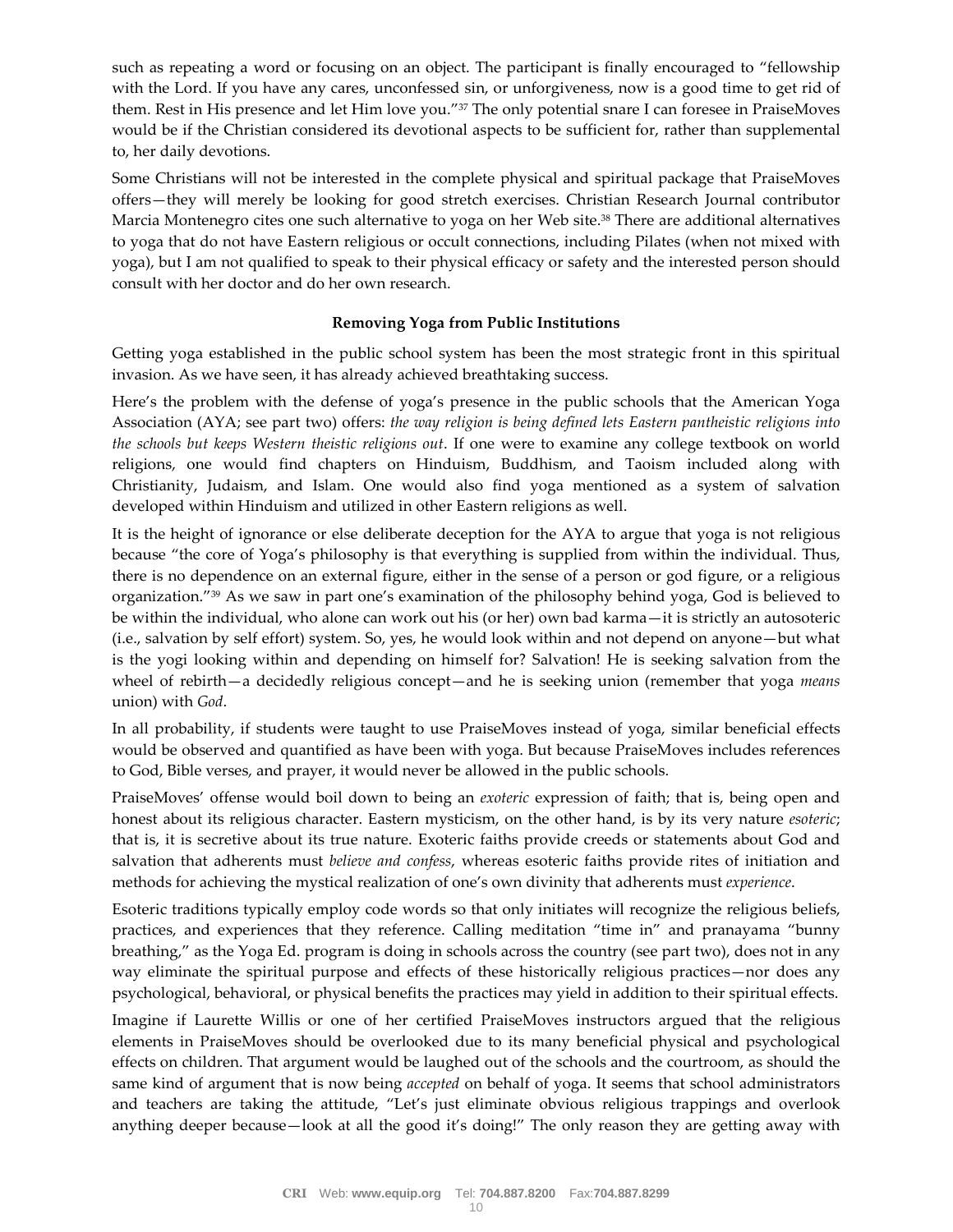this inconsistent application of logic and the law is that the matter has not been pressed hard and persuasively enough.

Removing yoga from public schools is possible. For example, in early 1982 five concerned parents from the ABC School District in Cerritos, California, enlisted my help in their effort to convince the school board to reverse its decision to allow yoga to be incorporated into the school curriculum. The parents did their homework and made a compelling case to the board, and I added my expert testimony. In response, according to the *Long Beach Press Telegram*, "School Board President Homer Lewis said the program 'bordered on a thin line' between exercise and religion. He also said that since the district has taken such a strong stand on separation of church and state with reference to Western religions, it should 'also take great pains to exclude religions other than those common in this country.'"<sup>40</sup> The board voted four to two to kill the program.

It was satisfying to win that battle, but it is hollow consolation now, as I see that we are losing the war. Government is not only "establishing" yoga in the schools, but it is beginning to do so in other public institutions as well, such as the military, $41$  prisons, $42$  and the criminal court system. $43$  Yet the arguments that prevailed with the ABC School District board remain just as sound today.

We need a comprehensive and consistent definition of religion for use in the public arena. To achieve this we also need an army of concerned, conscientious, and committed citizens who will press this matter from the school boards and other public institutions all the way to the Supreme Court, if necessary. With its present composition, the Supreme Court is probably more disposed to listen to reason on this matter than it has been for a long time, but that could change as current justices retire and are replaced. Now is the time to act.

As for mandatory yoga in the work place, Title VII of the Civil Rights Act of 1964 would be a particularly useful basis for a Christian's objection. The Equal Employment Opportunities Commission clarifies that the law

prohibits employers from discriminating against individuals because of their religion in hiring, firing, and other terms and conditions of employment.…

Mandatory "new age" training programs, designed to improve employee motivation, cooperation or productivity through meditation, yoga, biofeedback or other practices, may conflict with the non-discriminatory provisions of Title VII. Employers must accommodate any employee who gives notice that these programs are inconsistent with the employee's religious beliefs, whether or not the employer believes there is a religious basis for the employee's objection.<sup>44</sup>

A nightmare scenario for Christians in any culture would be to see expressions of their own faith prohibited in public venues while equivalent expressions of other faiths not only are permitted but required. While that nightmare scenario is a reality in large portions of the world (e.g., many of the Arab nations), and is beginning to unfold even in some of the other Western "Christian" nations,<sup>45</sup> in America the number of Christians is large enough, and the legal foundations for religious freedom are firm enough, that it is possible to turn such a trend around. This is why the time is now for Christians to snap out of their complacency and work together to present a comprehensive Christian response.

If Christians themselves succumb to the seductive temptation of yoga, then the crisis we court might not be persecution but rather subversion. The biblical reasons for saying no to yoga were forgotten long ago by the Western world at large. May the tragic day never arrive when it could also be said that they were forgotten by the church.

#### **NOTES**

- 1. Yoga Academy, "Hatha Yoga, Pregnancy and Restorative," http://www.yoga.co.nz/ hatha.asp.
- 2. Fernando Pagés Ruiz, "Spiritual Support Group," *Yoga Journal*, May/June 2003, 167.
- 3. Religious syncretists fuse elements of differing systems of religious belief and practice into a single (arguably inconsistent) system of belief and practice.
- 4. Svatmarama, The Hatha Yoga Pradipika, *The Sacred Books of the Hindus*, ed. Major Basu, I.M.S. (retired) (Bahadurganj, Allahabad: Sudhindranatah Vasu, 1915), http://www.geocities.com/kriyadc/hatha\_yoga\_pradipika\_chapter1.html.
- 5. Mark Forstater and Jo Manuel, "Beyond the Body," *Body and Soul*, September/October 2002, 34.